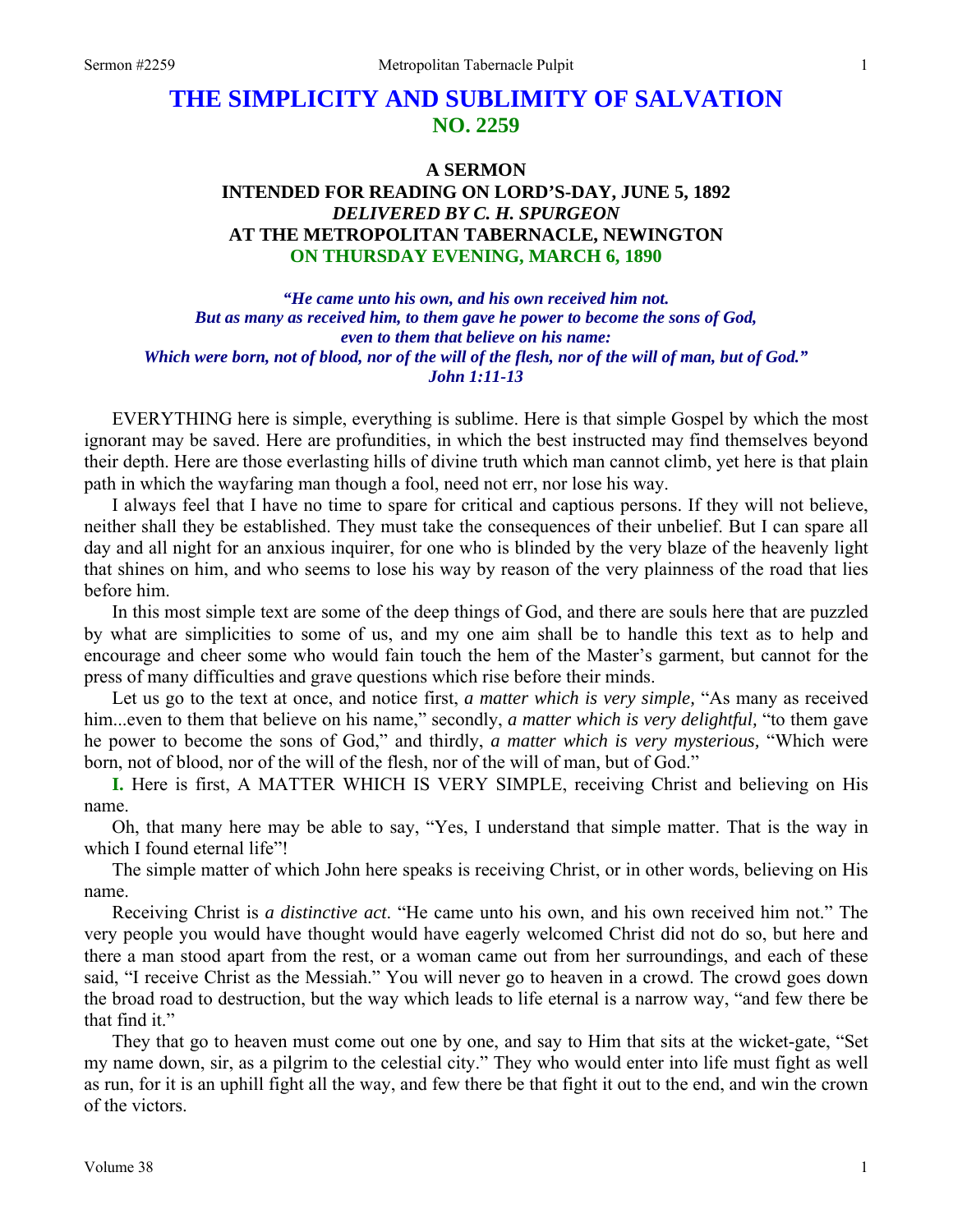Those who received Christ were different from those who did not receive Him, they were as different as white is from black, or light from darkness. They took a distinctive step, separated themselves from others, and came out and received Him whom others would not receive.

Have you taken such a step, dear friend? Can you say, "Yes, let others do as they will, as for me, Christ is all my salvation and all my desire, and at all hazards I am quite content to be counted singular and to stand alone, I have lifted my hand to heaven, and I cannot draw back. Whatever others may do, I say, 'Christ for me'"?

As it was a distinctive act, so it was *a personal one,* "To as many as received him." They had to receive Christ each one, by his own act and deed. "Even to them that believe on his name." Believing is the distinct act of a person. I cannot believe for you any more than you can believe for me, that is clearly impossible. There can be no such thing as sponsorship in receiving Christ or in faith.

If you are an unbeliever, your father and mother may be the most eminent saints, but their faith does not overlap and cover your unbelief. You must believe for yourself. I have had to even remind some that the Holy Ghost Himself cannot believe for them. He works faith in you, but you have to believe. The faith must be your own distinct mental act. Faith is the gift of God, but God does not believe for us, how could He? It is for you distinctly to believe.

Come, dear hearer, have you been trying to put up with a national faith? A national faith is a mere sham. Or have you tried to think that you possess the family faith? "Oh, we are all Christians, you know!" Yes, we are all hypocrites, that is what that comes to. Unless each one is a Christian for himself, he is a Christian only in name, and that is to be a hypocrite. Oh, that we might have the certainty that we have each one laid our sins on Jesus, the spotless Lamb of God! God grant that, if we have never done so before, we may do so this very moment!

Mark next, that as it was a distinctive and personal act, so *it related to a Person*. I find that the text runs thus, "He came unto his own, and his own received him not. But as many as received him, to them gave he power to become the Sons of God, even to them that believe on his name." That religion which leaves out the person of Christ, has left out the essential point. You are not saved by believing a doctrine, though it is well for you to believe it if it be true. You are not saved by practicing an ordinance, though you should practice it if you are one of those to whom it belongs. You are not saved by any belief except this, believing on Christ's name, and receiving him.

"I take in a body of divinity," says one. Do you? There is no body of divinity that I know of but Christ, who is divinity embodied. Beware of resting on a system of theology. You must rest on Him who is the true Theology, the Word of God, on Christ, the Son of God in human flesh, living, bleeding, dying, risen, ascended, soon to come, you must lean on Him, for the promise is only to as many as receive him.

This reception of Christ *consisted in faith in him,* "As many as received him*.*..even to them that believe on his name." He was a stranger, and they took Him in. He was food, and they took Him in, and fed on Him. He was living water, and they received Him, drank Him up, took Him into themselves. He was light, and they received the light. He was life, and they received the life, and they lived by what they received. It is a beautiful description of faith, the act of receiving. As the empty cup receives from the flowing fountain, so do we receive Christ into our emptiness. We, being poor, and naked, and miserable, come to Him, and we receive riches, and clothing, and happiness in Him. Salvation comes by receiving Christ.

I know what you have been trying to do, you have been trying to give Christ something. Let me caution you against a very common expression. I hear converts continually told to give their hearts to Jesus. It is quite correct, and I hope they will do so, but your first concern must be, not what you give to Jesus, but what Jesus gives to you. You must take Him from Himself as a gift to you, then will you truly give your heart to Him.

The first act, and indeed, the underlying act all the way along, is to receive, to imbibe, to take in Christ, and that is called believing on His name. Note that "name." It is not believing a fanciful Christ,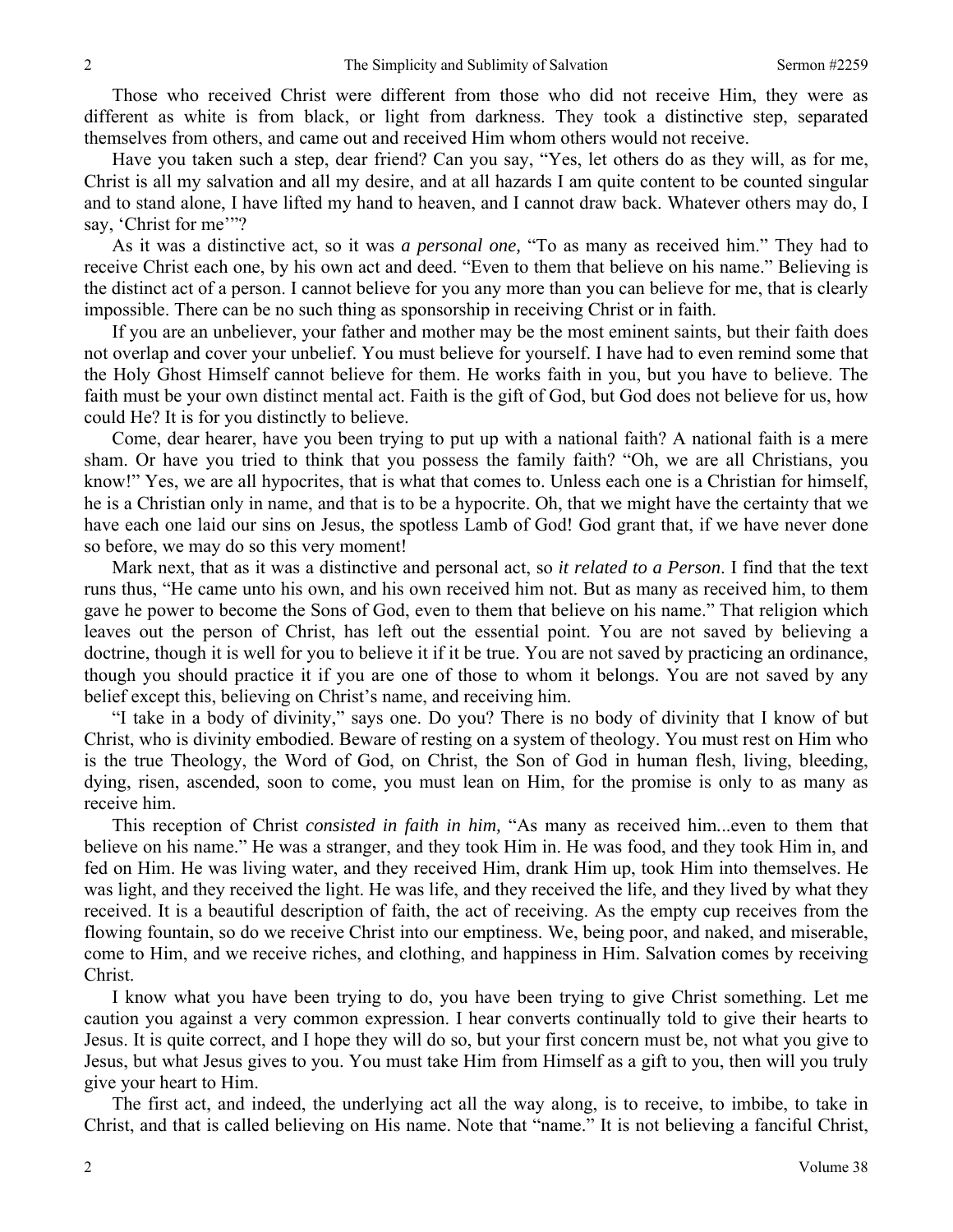for there are many christs nowadays, as many christs as there are books nearly, for every writer seems to make a christ of his own, but the christ that men make up will not save you.

The only Christ who can save you is the Christ of God, that Christ who, in the synagogue at Nazareth, found the place where it was written, "The Spirit of the Lord is upon me, because he hath anointed me to preach the gospel to the poor; he hath sent me to heal the brokenhearted, to preach deliverance to the captives, and recovering of sight to the blind, to set at liberty them that are bruised. To preach the acceptable year of the Lord."

You are to believe on *the Christ as He is revealed in the Scripture*s. You are to take Him as you find Him here, not as Renan, or Strauss, or anybody else, pictures Him, but as you find Him here. As God reveals Him, you are to believe on His name, "the Wonderful, Counsellor, the Mighty God, the Everlasting Father, the Prince of Peace," Emmanuel, God with us; Jesus, saving from sin; Christ anointed of the Father.

You are to believe on His name, not on the Christ of Rome, nor the Christ of Canterbury, but the Christ of Jerusalem, the Christ of the eternal glory, no christ of a dreamy prophecy, with which some are defaming the true prophetic spirit of the Word, no christ of idealism, no man made christ, but the eternal God, incarnate in human flesh, as He is here pictured by Psalmist, Prophet, Evangelist, Apostle, very God of very God, yet truly man, in your stead suffering, bearing the sin of men in His own body on the tree. It is believing in this Christ that will effectually save your soul. To believe is to trust. Prove that you believe in Christ by risking everything upon Him.

### *"Upon a life I did not live, Upon a death I did not die, I risk my whole eternity."*

On Him who lived for me, and died for me, and rose again for me, and has gone into heaven for me, on Him I throw the whole weight of past, present, and future, and every interest that belongs to my soul, for time and for eternity.

This is a very simple matter, and I have noticed a great many sneers at this simple faith, and a great many depreciatory remarks concerning it, but let me tell you, there is nothing like it under heaven. Possessing this faith will prove you to be a son of God, nothing short of it ever will. "To as many as received him, to them gave he power to become sons of God," and He has given that power to nobody else. This will prove you to be absolved, forgiven. "There is therefore now no condemnation to them which are in Christ Jesus."

But if you have no faith in Christ Jesus, the wrath of God abides on you. Because you have not believed on the Son of God, you are condemned already. One grain of this faith is worth more than a diamond the size of the world, yea, though you should thread such jewels together, as many as the stars of heaven for number, they would be worth nothing compared with the smallest atom of faith in Jesus Christ, the eternal Son of God.

But whence comes this wonderful power of faith? Not from the faith, but from Him on whom it leans. What power Christ has! The power of His manhood suffering, the power of His Godhead bowing on the cross, the power of the God-man, the Mediator, surrendering Himself as the great sacrifice for sin, why, he who touches this has touched the springs of omnipotence! He who comes by faith, into contact with Christ, has come into contact with boundless love, and power, and mercy, and grace.

I marvel not at anything that faith brings when it deals with Christ. You have a little key, a little rusty key, and you say, "By use of this key I can get all the gold that I want." Yes, but where is the box to which you go for the gold? When you show me, and I see that it is a great chamber filled full of gold and silver, I can understand how your little key can enrich you when it opens the door into such a treasury.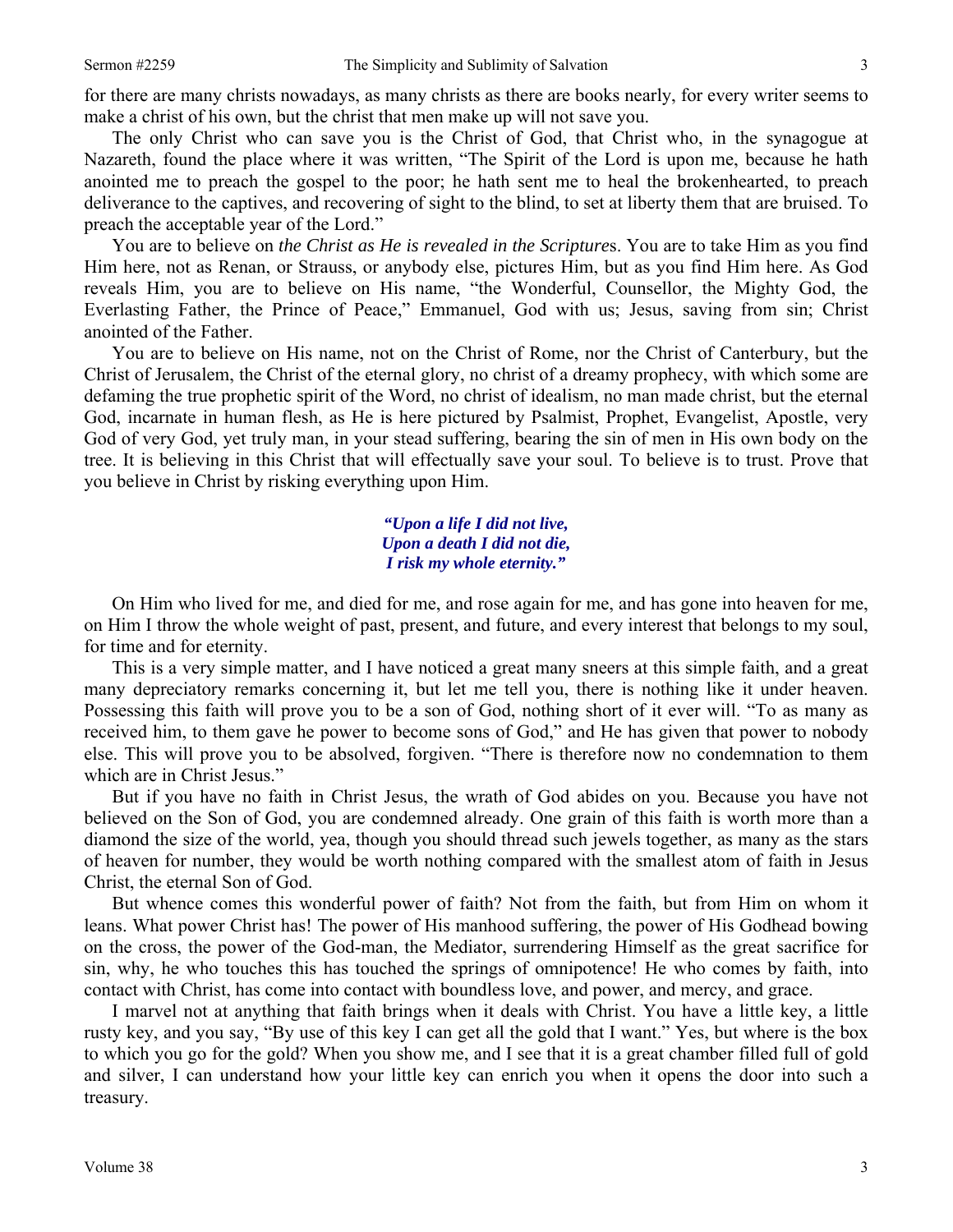If faith be the key which unlocks the fullness of God, "for it pleased the Father that in him should all fulness dwell," then I can understand why faith brings such boundless blessings to him who has it. Salvation is a very simple business. God help us to look at it simply and practically, and to receive Christ and believe on His name!

**II.** Now secondly, here is A MATTER WHICH IS VERY DELIGHTFUL, "To them gave he power to become sons of God."

If I had a week in which to preach from this text, I think that I should be able to get through the first head, but at this time I can only throw out just a few hints. Look at the great and delightful blessing which comes to us by our faith in Christ. We give Christ our faith, and He gives us power to become sons of God, the authority, liberty, privilege, right—something more than mere strength or force—to be sons of God.

When we believe in Jesus, He indicates to us *the Great Father's willingness to let us be His sons*. We who were prodigals, far away from Him, perceive that when we receive Christ, the Father who gave us Christ, is willing to take us to be His sons. He would not have yielded up His only begotten if He had not willed to take us into His family.

When we believe in Jesus, *He bestows on us the status of sons*. We were slaves before, now we are sons. We were strangers, aliens, enemies, and every word that means an evil thing might have been applied to us, but when we laid hold on Christ, we were regarded as the sons of God. As a man in Rome, when he was adopted by some great citizen, and publicly acknowledged in the forum as being, henceforth that man's son, was really regarded as such, so, as soon as we believe in Jesus, we get the status of sons. "Beloved, now are we the sons of God."

Then Christ does something more for us. *He gives us grace to feel our sonship*. As we sang just now—

> *"My faith shall 'Abba, Father,' cry, And Thou the kindred own."*

God owns us as His children, and we own Him as our Father, and henceforth, "Our Father, which art in heaven," is no meaningless expression, but it comes welling up from the depths of our heart.

Having given us grace to feel sonship, *Christ gives us the nature of our Father*. He gives us "power to become the sons of God." We get more and more like God in righteousness and true holiness. By His divine Spirit, shed abroad in our hearts, we become more and more the children of our Father who is in heaven, who does good to the undeserving and the unthankful, and whose heart overflows with love even to those who love Him not.

When this nature of sons shall be fully developed, *Christ will bestow His glory upon us*. We shall be in heaven, not in the rear rank as servants, but nearest to the eternal throne. Unto angels He has never said, "Ye are my sons," but He has called us sons, poor creatures of the dust, who believe in Jesus, and we shall have all the honor, and joy, and privileges, and delight that belong to the princes of the blood royal of heaven, members of the imperial house of God, in that day when the King shall manifest Himself in His own palace.

Some of us could draw parallels about being made sons, from our own lives. You were once a very tiny child, but you were a son then as much as you are now. So is it with you who have only just begun to believe in Christ, He has given you authority and right to become sons of God.

Very early in our life, our father went down to the registrar's office, and wrote our name in the roll as his sons. We do not recollect that, it was so long ago, but he did it and he also wrote our names in the family Bible, even as our Father who is in heaven has enrolled our names in the Lamb's Book of Life. You recollect that, as a child, you did not go into the kitchen to dine with the servants, but you took your seat at the table. It was a very little chair in which you first sat at the table, but as you grew bigger you always went to the table, because you were a son.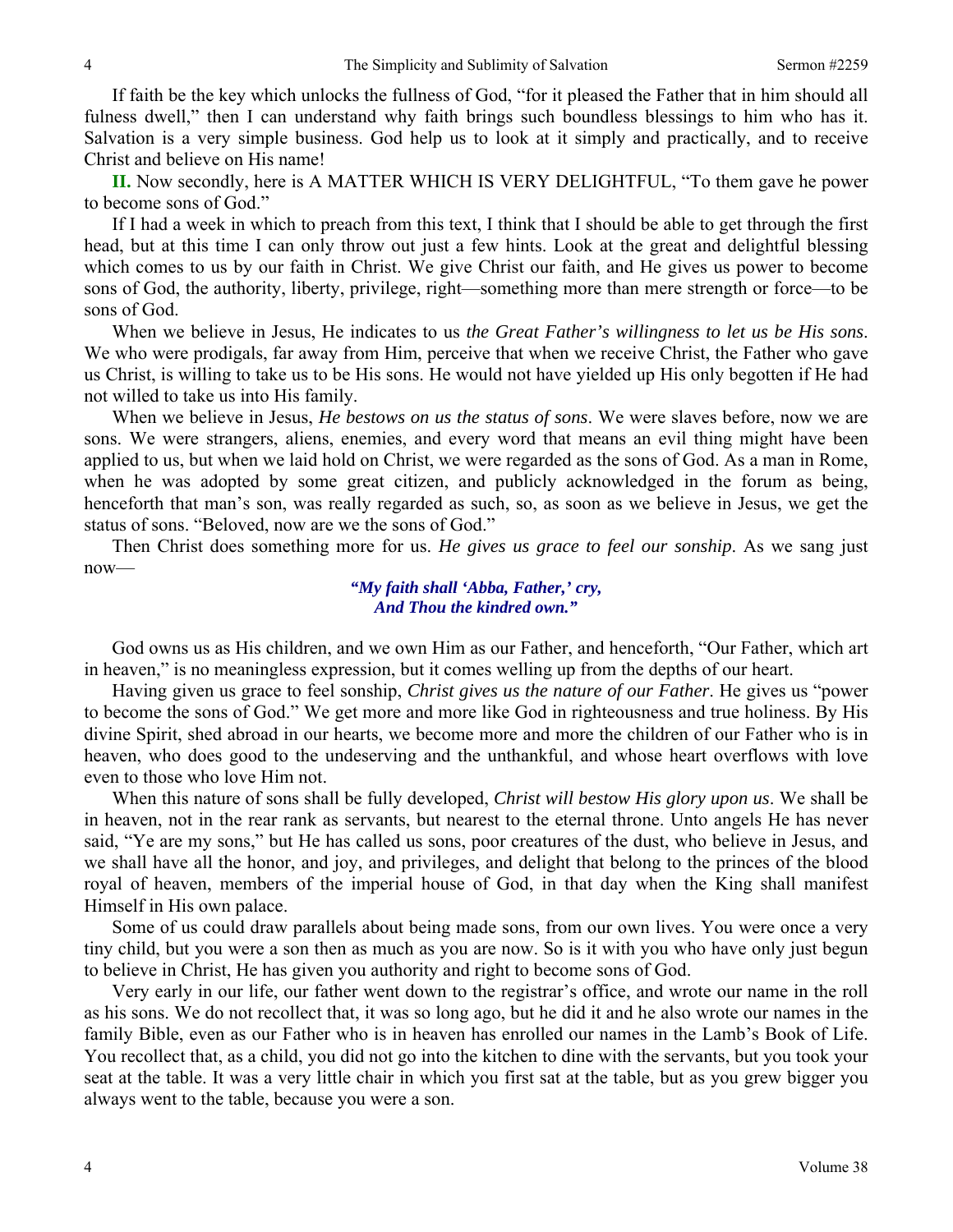The servants in the house were much bigger than you, and they could do a great many things that you could not do, and your father paid them wages. He never paid you any, they were not his sons, but you were. If they had put on your clothes, they would not have been his sons. You had privileges that they had not.

I remember that, in the parish where my home was, on a certain day in the year, the church bell rang and everybody went to receive a penny roll. Every child had one, and I remember having mine. I claimed it as a privilege because I was my father's son. I think there were six of us, who all had a roll, every child in the parish had one.

So there are a number of privileges that come to us very early in our Christian life, and we mean to have them, first because our Lord Jesus Christ has given us the right to have them, and next, because if we do not take what He bought for us, it will be robbing Him and wasting His substance. As He has paid for it all, and has given us the right to have it, let us take it.

You were put to school because you were a son. You did not like it, I daresay that you would rather have stopped at home at play. And you had a touch of the rod sometimes, because you were a son. That was one of your privileges, "for what son is he whom the father chasteneth not?" One day you were in the street with other boys, doing wrong, and your father came along and punished you. He did not touch your companions, for they were not his sons.

You smile at those little things, and you did not at the time count your punishments as privileges, but they were. When the chastening of the Lord comes, call it a privilege, for that is what it is. There is no greater mercy that I know of on earth than good health except it be sickness, and that has often been a greater mercy to me than health.

It is a good thing to be without a trouble, but it is a better thing to have a trouble, and know how to get grace enough to bear it. I am not so much afraid of the devil when he roars, as I am when he pretends to go to asleep. I think that oftentimes a roaring devil keeps us awake, and the troubles of this life stir us up to go to God in prayer, and that which looks to us as bad turns to our good. "We know that all things work together for good to them that love God, to them who are called according to His purpose."

**III.** Now I come to my last point, that is, A MATTER WHICH IS MYSTERIOUS.

We are not only given the status of children, and the privilege of being called sons, but this mysterious matter is one of heavenly birth, "Which were born, not of blood, nor of the will of the flesh, nor of the will of man, but of God."

This new birth is *absolutely needful*. If we are ever to be numbered amongst God's children, we must be born again, born from above. We were born in sin, born children of wrath, even as others, to be God's children, it is absolutely necessary that we should be born again.

The change wrought thereby is *wonderfully radical*. It is not a mere outside washing, nor any touching up and repairing. It is a total renovation. Born again? I cannot express to you all that the change means, it is so deep, so thorough, so complete.

It is also *intensely mysteriou*s. What must it be to be born again? "I cannot understand it," says one. Nicodemus was a teacher in Israel and he did not understand it. Does anybody understand it? Does anybody understand his first birth? What do we know of it? And this second birth, some of us have passed through it and know that we have, and remember well the pangs of that birth, yet we cannot describe the movements of the Spirit of God by which we were formed anew, and made new creatures in Christ Jesus, according to that word from Him who sits on the throne, "Behold, I make all things new!" It is a great mystery.

Certainly it is *entirely superhuman*. We cannot contribute to it. Man cannot make himself to be born again. His first birth is not of himself, and his second birth is not one jot more so. It is a work of the Holy Ghost, a work of God. It is a new creation, it is a quickening, it is a miracle from beginning to end.

Here is the point to which I call your special attention, it is *assuredly ours.* Many of us here have been born again. We know that we have, and herein lies the evidence of it, "As many as received him, to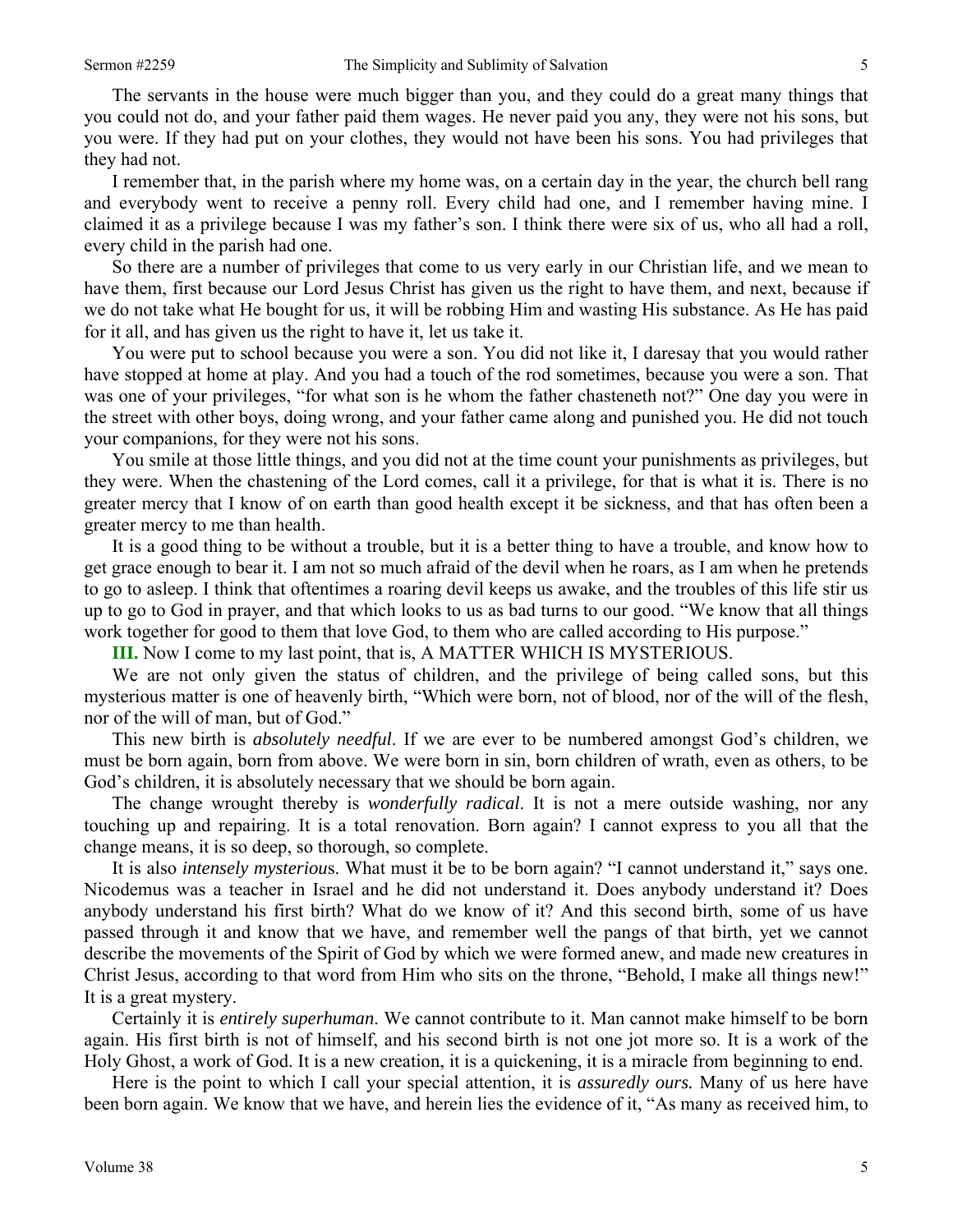them gave he power to become the sons of God, even to them that believe on his name, which were born, not of blood, nor of the will of the flesh, nor of the will of man, but of God."

If you believe on Christ's name, you are born of God. If you have received Christ into your soul, you have obtained that birth that comes not of blood, nor of the will of parents, nor of the will of man, but of God. You have passed from death unto life.

Let no man sit down here, and cover his face and say, "There is no hope for me. I cannot understand about this new birth." If you will take Christ, to have and to hold, henceforth and for ever, as your sole trust and confidence, you have received that which no line of ancestors could ever give you, for it is "not of blood." You do possess that which no will of the father and mother could ever give you, for it is, "not of the will of the flesh." You have that which your own will could not bring you, for it is, "not of the will of man." You have that which only the Giver of life can bestow, for it is "of God." You are born again, for you have received Christ, and believed on His name.

I do not urge you to look within, to try and see whether this new birth is there. Instead of looking within yourself, look you to Him who hangs on yonder cross, dying the Just for the unjust, to bring us to God. Fix you your eyes on Him, and believe in Him, and when you see in yourself much that is evil, look away to Him, and when doubts prevail, look to Him, and when your conscience tells you of your past sins, look to Him.

I have to go through this story almost every day of the year, and sometimes half a dozen times in a day. If there is a desponding soul anywhere within twenty miles, it will find me out, no matter whether I am at home, or at Mentone, or in any other part of the world. It will come from any distance, broken down, despairing, half insane sometimes, and I have no medicine to prescribe except "Christ, Christ, Christ, Jesus Christ and Him crucified. Look away from yourselves and trust in Him."

I go over and over and over with this, and never get one jot further, because I find that this medicine cures all soul sicknesses, while human quackery cures none. Christ alone is the one remedy for sin-sick souls. Receive Him, believe on His name. We keep hammering at this. I can sympathize with Luther when he said, "I have preached justification by faith so often, and I feel sometimes that you are so slow to receive it, that I could almost take the Bible and bang it about your heads." I am afraid that the truth would not have entered their hearts if he had done so. This is what we aim at, to get this one thought into a man, "Thou art lost, and therefore such an one as Christ came to save."

One said to me just lately, "Oh, sir, I am the biggest sinner that ever lived!" I replied, "Jesus Christ came into the world to save sinners." "But I have not any strength." "While we were yet without strength, in due time Christ died." "Oh! but," he said, "I have been utterly ungodly." "Christ died for the ungodly." "But I am lost." "Yes," I said, "this is a faithful saying, and worthy of all acceptation, that Christ Jesus came into the world to save sinners." "The Son of man has come to save that which was lost."

I said to this man, "You have the brush in your hand, and at every stroke it looks as if you are quoting Scripture. You seem to be making yourself out to be the very man that Christ came to save. If you were to make yourself out to be good and excellent, I would give you this word—Jesus did not come to call the righteous, but sinners to repentance. He did not die for the good, but for the bad. He gave Himself for our sins, He never gave Himself for our righteousness. He is a Savior. He has not come yet as a Rewarder of the righteous, that will be in His second advent. Now He comes as the great Forgiver of the guilty, and the only Savior of the lost. Will you come to Him in that way?"

"Oh! but," my friend said, "I have not anything to bring to Christ." "No," I said, "I know that you have not, but Christ has everything." "Sir," he said, "you do not know me, else you would not talk to me like this," and I said, "No, and you do not know yourself, for you are worse than you think you are, though you think that you are bad enough in all conscience, but be you as bad as you may, Jesus Christ came on purpose to uplift from the dunghill those whom He sets among princes by His free, rich, sovereign grace."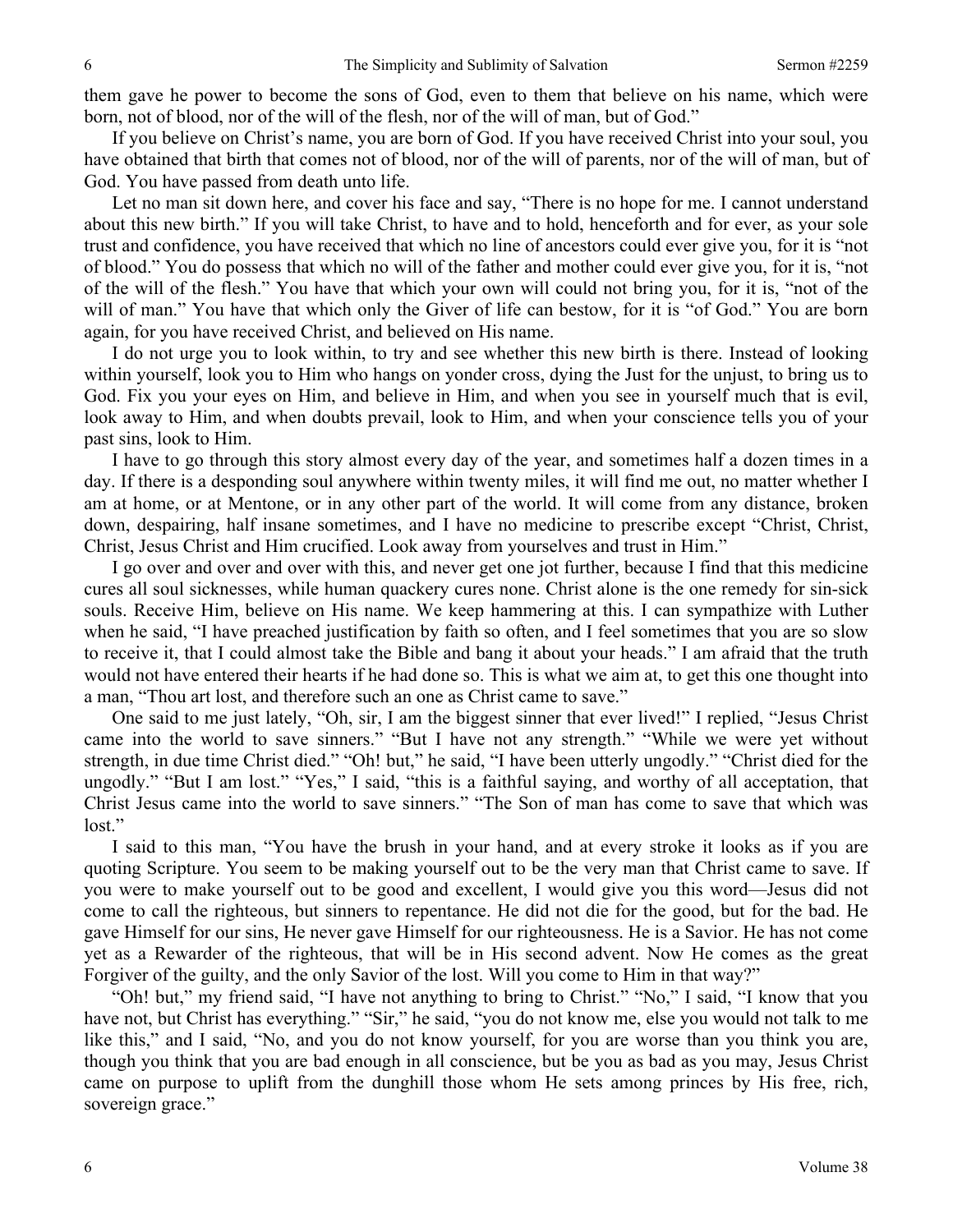Oh, come and believe in Him, poor sinner! I feel that if I had all your souls, I would believe in Christ for their salvation, I would trust Him to save a million souls if I had them, for He is mighty to save. There can be no limit to His power to forgive. There can be no limit to the merit of His precious blood. There can be no boundary to the efficacy of His plea before the throne. Only trust Him, and you must be saved. May His gracious Spirit lead you to do so now, for Christ's sake! Amen.

## **EXPOSITION BY C. H. SPURGEON**

## *JOHN 1:1-34*

May the Holy Spirit, who inspired these words, inspire us through them as we read them!

**Verse 1.** *In the beginning was the Word,—* 

The divine Logos, whom we know as the Christ of God. "In the beginning was the Word." The first words of this Gospel remind us of the first words of the Old Testament, "In the beginning God created the heaven and the earth." Even then "the Word" Was, He existed before all time, even from everlasting.

**1.** *And the Word was with God, and the Word was God.* 

I know not how the deity of Christ can be more plainly declared than in His eternal duration. He is from the beginning. In His glory He was "with God." In His nature He "was God."

**2.** *The same was in the beginning with God.* 

As we have been singing*—* 

*"Ere sin was born, or Satan fell;"* 

ere there was a creation that could fall, "the same was in the beginning with God."

**3.** *All things were made by him; and without him was not any thing made that was made.* 

He that hung upon the cross was the Maker of all worlds. He that came as an infant, for our sake, was the Infinite. How low He stooped! How high He must have been that He could stoop so low!

**4.** *In him was life;* 

Essentially, Eternally.

**4-5.** *And the life was the light of men. And the light shineth in darkness; and the darkness comprehended it not.* 

It never has done so, it never will. You may sometimes call the darkness, the ignorance of men, or the sin of men. If you like, you may call it the wisdom of men, and the righteousness of men, for that is only another form of the same darkness. "The light shineth in darkness; and the darkness comprehended it not."

#### **6.** *There was a man sent from God, whose name was John.*

How very different is the style of this verse from those that precede it! How grand, how sublime, are the evangelist's words when he speaks of Jesus! How truly human he becomes, how he dips his pen in ordinary ink when he writes, "There was a man sent from God, whose name was John." Yet that was a noble testimony to the herald of Christ. John the Baptist was "a man sent from God."

**7.** *The same came for a witness, to bear witness of the Light, that all men through him might believe.* 

Dear friends, if you and I know our real destiny, and are the servants of God, we are sent that men might, through us, believe in Jesus. John was a special witness, but we ought all to be witnesses to complete the chain of testimony. Every Christian should reckon that he is sent from God to bear witness to the great Light, that through Him, men might believe.

**8-9.** *He was not that Light, but was sent to bear witness of that Light. That was the true Light, which lighteth every man that cometh into the world.*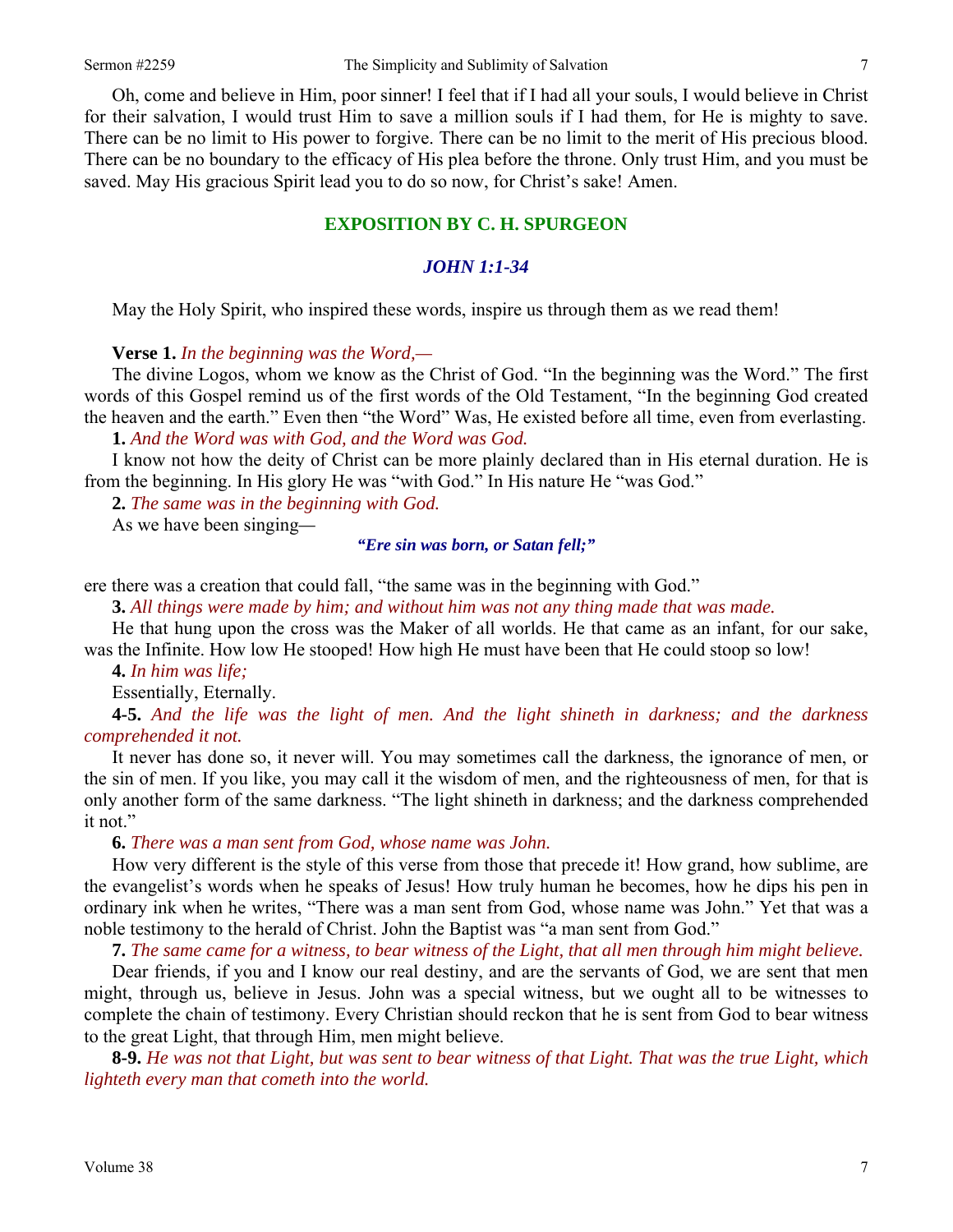There was no light from John, except what he reflected from his Lord. All the light comes from Jesus. Every man who comes into the world with any light borrows his light from Christ. There is no other light, there can be no other. He is "the Light of the World."

**10.** *He was in the world, and the world was made by him, and the world knew him not.* 

This is a sad verse. He was a stranger in His own house. He was unknown amidst His own handiwork. Men whom He had made, made nothing of Him. "The world knew him not," did not recognize Him.

**11.** *He came unto his own, and his own received him not.*

That favored circle, the Jewish nation, where revelation had been given, even there, there was no place for Him. He must be despised and rejected even by His own nation.

**12-13.** *But as many as received him, to them gave he power to become the sons of God, even to them that believe on his name: which were born, not of blood, nor of the will of the flesh, nor of the will of man, but of God.* 

To receive Christ, a man must be born of God. It is the simplest thing in all the world, one would think, to open the door of the heart and let Him in, but no man lets Christ into his heart till first God has made him to be born again, born from above.

**14.** *And the Word was made flesh, and dwelt among us,* (*and we beheld his glory, the glory as of the only begotten of the Father,*) *full of grace and truth.* 

They who saw Christ on earth were highly privileged, but it is a spiritual sight of Him alone that is to be desired, and we can have that even now. How full of grace, how full of truth, He is to all those who are privileged to behold Him!

**15-16.** *John bare witness of him, and cried, saying, This was he of whom I spake, He that cometh after me is preferred before me: for he was before me. And of his fullness have all we received, and grace for grace.* 

I wish that we could all say that. Even out of this company, many can say it, and linking our hands with those who have gone before us, and those who are still with us in the faith, we say unitedly, "Of his fullness have we all received," and we hope to receive from it again tonight, for it is still His fullness. There is never a trace of declining in Him. It was fullness when the first sinner came to Him, and it is fullness still, it will be fullness to the very end.

"And grace for grace." We get grace to reach out to another grace, each grace becoming a steppingstone to something higher. I do not believe in our rising on the "steppingstones of our dead selves." They are poor stones, they all lead downwards. The steppingstones of the living Christ lead upwards, grace for grace, grace upon grace, till grace is crowned with glory.

**17.** *For the law was given by Moses, but grace and truth came by Jesus Christ.*

We know that the law came by Moses. The law has often burdened us, crushed us, convinced us, condemned us. Let us be equally clear that grace and truth come by this divine channel, "Jesus Christ."

**18.** *No man hath seen God at any time; the only begotten Son, which is in the bosom of the Father, he hath declared him.* 

We do not want to see God apart from Christ. I am perfectly satisfied to see the Eternal Light through His own chosen medium, Christ Jesus. Apart from that medium, the light might blind my eyes. "No man hath seen God at any time." Who can look on the sun? What mind can look on God? But Christ does not hide the Father, He manifests Him. "The only begotten Son, which is in the bosom of the Father, he hath declared him."

**19-23.** *And this is the record of John, when the Jews sent priests and Levites from Jerusalem to ask him, Who art thou? And he confessed, and denied not; but confessed, I am not the Christ. And they asked him, What then? Art thou Elias? And he saith, I am not. Art thou that prophet? And he answered, No. Then said they unto him, Who art thou? that we may give an answer to them that sent us. What sayest thou of thyself? He said, I am the voice—*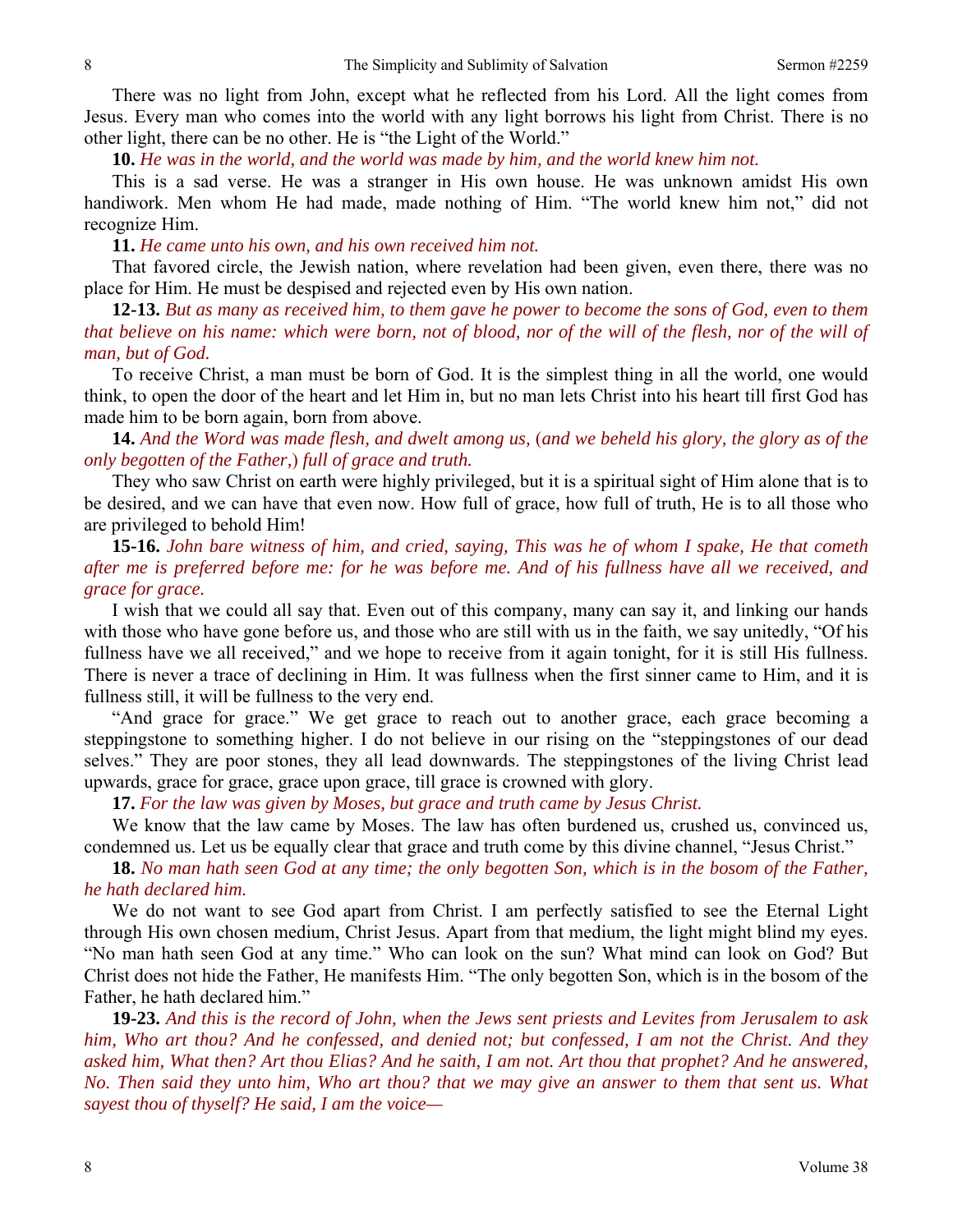#### **23.** *Of one crying in the wilderness, Make straight the way of the Lord, as said the prophet Esaias.*

You see, even as a voice, John was not original. That straining after originality, of which we see so much of today, finds no warrant among the true servants of God. Even though John is only a voice, yet he is a voice that quotes the Scriptures, "Make straight the way of the Lord, as said the prophet Esaias." The more of Scripture we can voice, the better. Our words, what are they? They are but air. His Word, what is it? It is "grace and truth." May we continually be lending a voice to the great Words of God that have gone before!

**24-27.** *And they which were sent were of the Pharisees. And they asked him, and said unto him, Why baptizest thou then, if thou be not that Christ, nor Elias, neither that prophet? John answered them, saying, I baptize with water: but there standeth one among you, whom ye know not; he it is, who coming after me is preferred before me, whose shoe's latchet I am not worthy to unloose.* 

Ah, dear friends, although it was a lowly expression that John used, you and I often feel that we want something that goes lower even than that. What are we worthy to do for Christ? Yet there are times when, if there is a shoe latchet to be unloosed, we are too proud to stoop to do it. When there is something to be done that will bring no honor to us, we are too high and mighty to do it. O child of God, if you have ever been in that condition, be greatly ashamed of yourself!

John was first in his day, the morning star of the Light of the Gospel, yet even he felt that he was not worthy to do the least thing for Christ. Where shall you and I put ourselves? Paul said that he was "less than the least of all the saints." He ran away with a title that might have been very appropriate for us. Well, we must let him have it I suppose, and we must try to find another like it, or if we cannot find suitable words, God help us to have the humble feeling, which is better still!

**28-29.** *These things were done in Bethabara beyond Jordan, where John was baptizing.* 

*The next day John seeth Jesus coming unto him, and saith, Behold the Lamb of God, which taketh away the sin of the world.* 

John preached a sacrificial Savior, a sin-bearing Savior, a sin-atoning Savior. You and I have nothing else to preach. Let each of us say—

### *"'Tis all my business here below To cry, Behold the Lamb!"*

**30-31.** *This is he of whom I said, After me cometh a man which is preferred before me: for he was before me. And I knew him not:* 

Although John knew the Savior personally, he did not know Him officially. He had a token given to him by God, by which he was to know the Messiah, and he did not officially know Him till he had that token fulfilled.

**31-33.** *But that he should be made manifest to Israel, therefore am I come baptizing with water. And John bare record, saying, I saw the Spirit descending from heaven like a dove, and it abode upon him. And I knew him not: but he that sent me to baptize with water, the same said unto me, Upon whom thou shalt see the Spirit descending, and remaining on him, the same is he which baptizeth with the Holy Ghost.*

John would not know of his own judgment. No doubt he was morally certain that Jesus was the Christ. He had been brought up with Him, he knew His mother, he had heard of His wondrous birth, John and Jesus must have been often together, but he was not to use his own judgment in this case, but to wait for the sign from heaven, and until he witnessed it, he did not say a word about it. When he saw the Holy Ghost descend upon Him, then he knew that it was even He.

**34.** *And I saw, and bare record that this is the Son of God.*